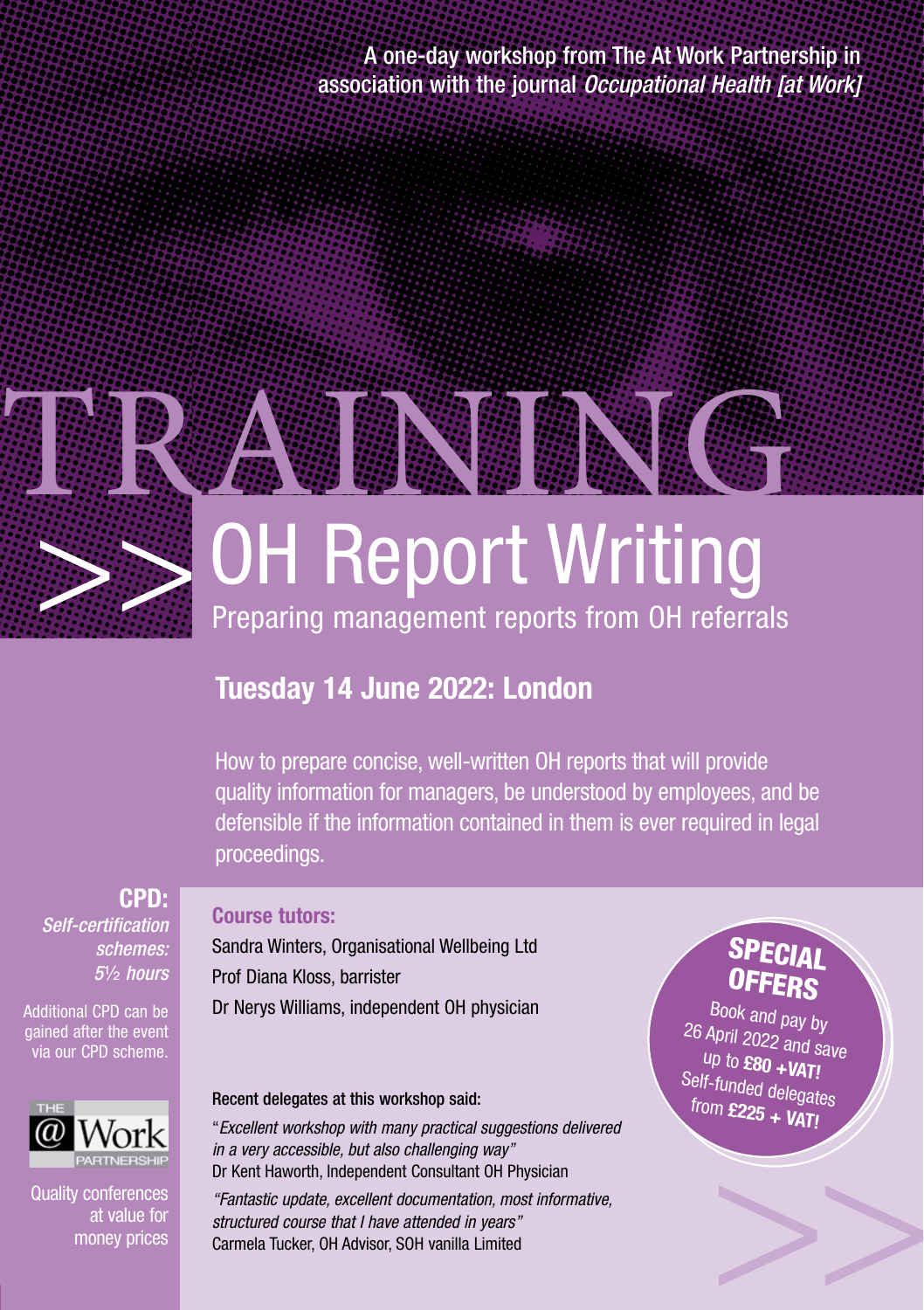# Programme

8.55 Registration

9.10 Welcome and introduction

9.20 Setting and meeting management and employee expectations for OH reports

### *Sandra Winters,* Organisational Wellbeing Ltd

- What makes a good report?
- What information should it contain or not contain?
- Establishing a service-level agreement
- What makes a good case referral? Advising managers on good practice
- Ensuring the worker's consent for the referral

### 10.20 Coffee

10.35 Ensuring the legal and ethical compliance of your organisation's OH reports

### *Prof Diana Kloss,* barrister

- Importance of record keeping
- Complying with data protection principles
- Consent and confidentiality
	- $\circ$  including timescale for consent and if the employee refuses consent
- GMC and FOM guidance
- Special issues for OH nurses and OH physicians
- OH reports as evidence in employment tribunals and personal injury cases
- Court orders releasing records in legal cases
- Defending your report in the tribunal
- 12.05 Legal Q&A
- 12.25 Lunch
- 1.10 The OH consultation and records

### *Dr Nerys Williams, independent OH Physician*

- Setting up the consultation
- Practical issues including consent to the OH assessment
- History taking and forming an opinion
- What if the employee disagrees?

### 2.05 5 minute break

### 2.10 Effective OH reports

### *Dr Nerys Williams, independent OH Physician*

- Content, language and terminology
- Key phrases to use or avoid
- Time management
- Standard forms and templates
- Obtaining consent
- 3.10 Tea
- 3.25 Effective OH reports practical work

 *Sandra Winters* and *Dr Nerys Williams*

4.05 Audit, quality control and maximising the usefulness of OH reports

### *Dr Nerys Williams, independent OH Physician*

- Auditing your OH reports
- Importance of getting OH reports right
- 4.30 End of day

### Further details about the course are on our website: **www.atworkpartnership.co.uk**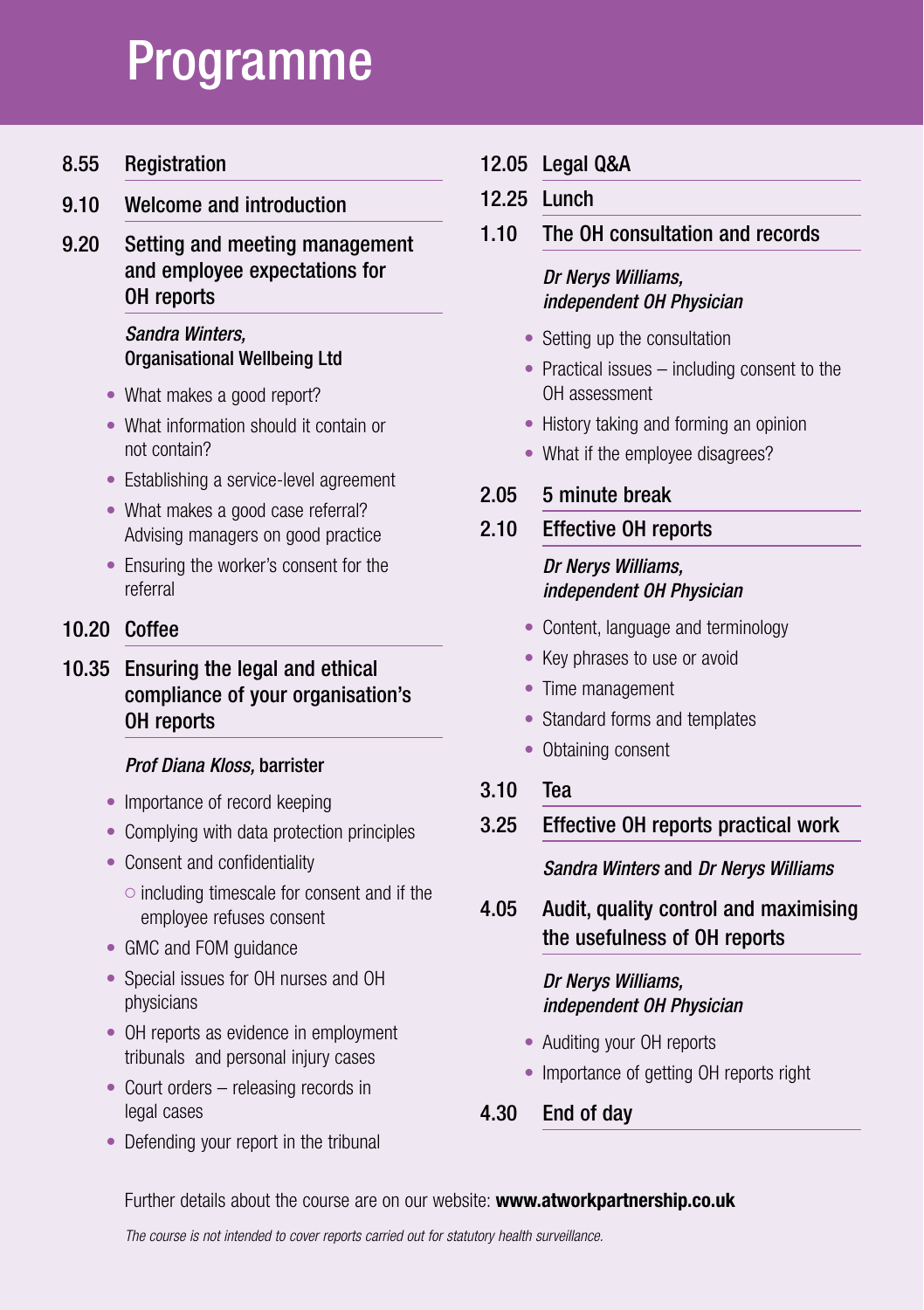# OH Report Writing

# Preparing management reports from OH referrals

Preparing high quality OH reports is one of the most important tasks that occupational health professionals undertake. This workshop has been put together by The At Work Partnership to help OH practitioners produce concise, well-written OH reports that:

- provide quality information for managers and can be understood by employees
- will be defensible if the information contained in them is ever required in legal proceedings

### **This training is designed for:**

• OH professionals • Other professionally registered practitioners working in OH

## **How will attending this training benefit you?**

- Learn how to write robust OH reports that will stand up to scrutiny in a court or an employment tribunal
- Find out how to comply with the latest legislation
- Gain an understanding of the whole process of report writing – from the initial referral to the final report – in order to maximise the usefulness of the report to management
- Enhance your report writing style do's and don'ts of report writing in practice
- Improve your ability to identify the type and quantity of information required to produce reports of the highest standards
- Understand how to audit and improve your clinical record keeping and reports
- Receive detailed, clear documentation to help you when you are writing your OH reports

### **Course outline**

This workshop covers the preparation of occupational health reports for management, following the OH referral. It will cover practice issues such as sickness absence, likely return to work, disability and case management. The course follows the principles on confidentiality and medical reports established in guidance published by the GMC, FOM and the ICO. The At Work Partnership takes the view that these guidance principles apply to all health professionals working in an OH setting.

The training follows six key stepping stones to excellence in OH report writing:



# **ABOUT OUR EXPERT TUTORS**

Sandra Winters is managing director of Organisational Wellbeing Limited, and was previously head of health and wellbeing for NHS England. She is a nurse consultant in OH, and specialises in the strategic development of workplace health and wellbeing.

Dr Nerys Williams is a specialist in occupational medicine and is a former deputy director of health and wellbeing at the Department for Work and Pensions (DWP). She has extensive audit experience and is the current clinical appraisal lead for the Society of Occupational Medicine.

Prof Diana Kloss is a barrister. former employment judge and honorary senior lecturer in OH Law at the University of Manchester. She is an honorary fellow of the Faculty of Occupational Medicine, an ACAS arbitrator, and in 2009, was awarded an MBE.